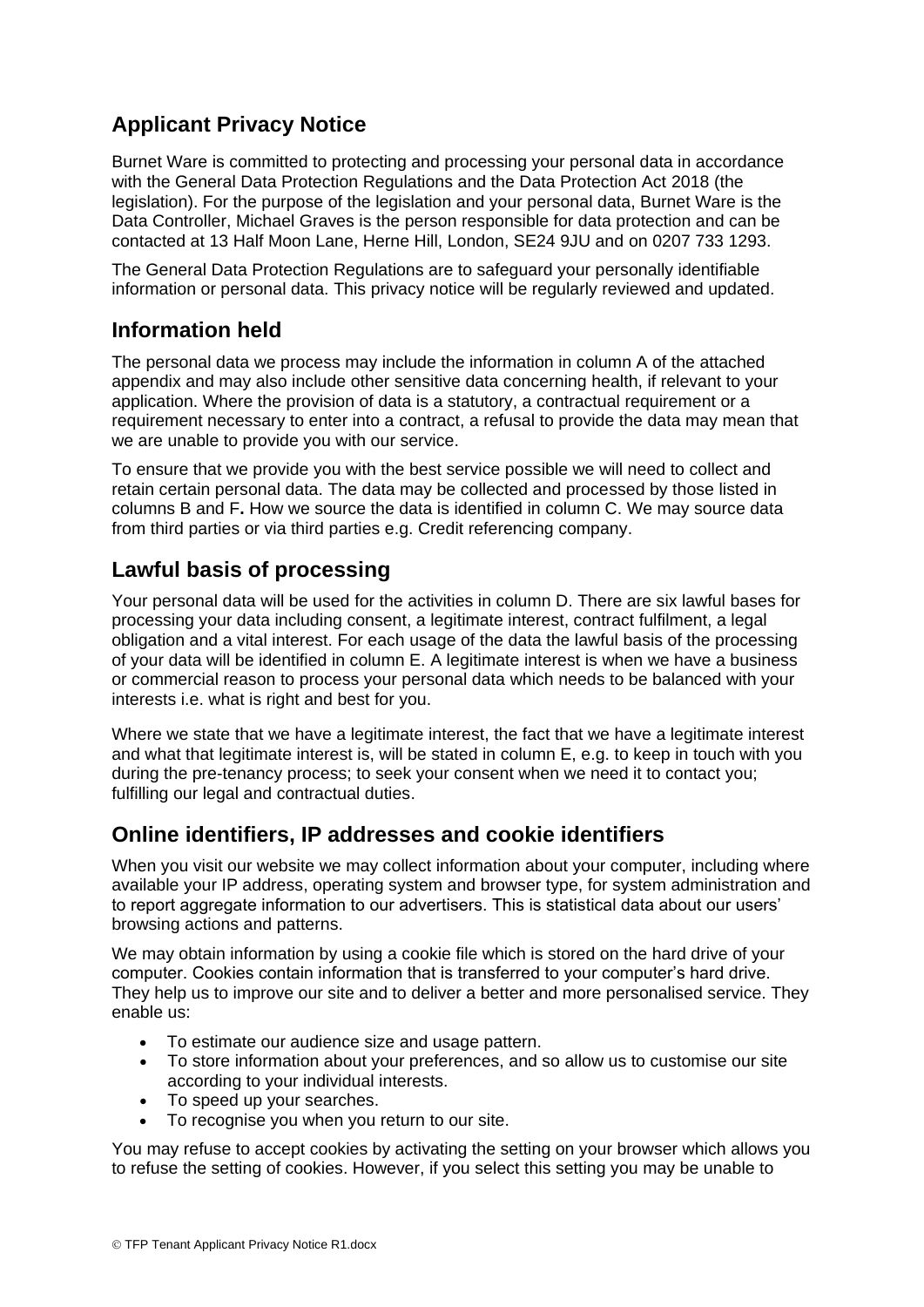access certain parts of our site. Unless you have adjusted your browser setting so that it will refuse cookies, our system will issue cookies when you log on to our site. You can find more information about cookies at [www.allaboutcookies.org](http://www.allaboutcookies.org/)

This policy only applies to our site. If you leave our site via a link or otherwise, you will be subject to the privacy policy of that website provider. We have no control over that privacy policy or the terms of the website and you should check their privacy policy before continuing to access the site.

## **Recipients of personal data**

It will be necessary for us to process or share all or some of your personal data with a range of individuals, businesses and organisations and these may include those listed in column F.

#### **Where is the data stored?**

Your personal data is stored in the way described in column G and the data is always stored within the European Union or outside of the European Union but with an organisation operating under the General Data Protection Regulations.

### **Retention period and criteria used to determine the retention period**

We will retain some elements of your personal data for up to the time defined in column H after the application process. The information that can be anonymized will be that which is no longer required for either contractual fulfilment or a legitimate interest. If the lawful basis for processing your data was consent then you may withdraw such consent at any time.

### **Your rights**

You have a right of access to check your personal data to verify the lawful basis of processing. We are obliged to respond to an access request within 30 days and may not charge a fee unless the request is unfounded, excessive or repetitive. If a fee is charged it is to be a reasonable fee based upon the administrative cost of providing the information.

You have a right to rectification if the data we hold is either inaccurate or incomplete. If your data has been disclosed to third parties then we must inform them of the rectification, where possible.

You have a right to require erasure of your data when consent is our basis of processing (the right to be forgotten). You may request that your personal data be erased, for example, where there is no compelling reason for its continued processing or where you withdraw consent. We will comply with your request unless we have another basis of processing justifying our retaining the data (for example a legal requirement or the defence of a legal claim).

You have some rights to ask us to restrict processing i.e. to block or supress processing where, for example, the data may be incorrect and whilst the accuracy is verified. We are permitted to store the data.

# **Your right to object**

You do have a right to object to further processing of your personal data. We may be required to stop processing unless there is some other legitimate basis of processing such as a legitimate interest or a requirement for the exercise or defence of a legal claim.

### **Withdrawal of consent**